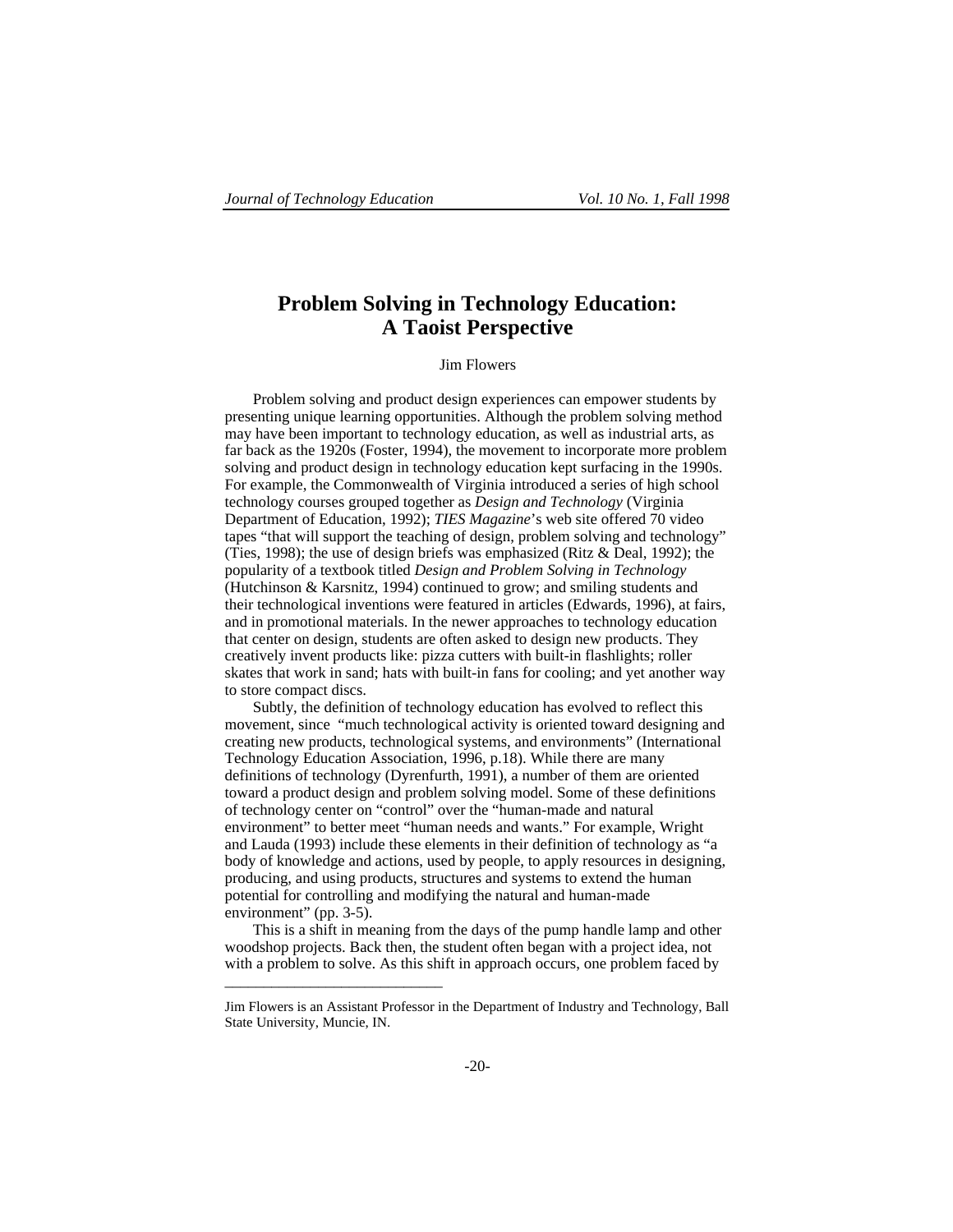today's teachers of product design is that students tend to subvert a prescribed design process. For example, a typical teacher may ask a student to engage in such a design process, beginning with the student identifying a problem to solve. Often this is a need or want. Next, the student may be asked to gather information and then to formulate many possible solutions to the problem, eventually choosing the best. In reality, some students approach the activity with the thought, "I want to get a CD rack out of this class," or some similar sentiment that begins with one particular solution. In order to satisfy the teacher's requirements, they then craft a need to fit this product idea. While most of their designs are fanciful and lack practical application, a few do, in fact, make sense. However, the entire approach of asking students to design yet another product to satisfy our needs and wants may be misguided, for two reasons.

First, few, if any, of today's products are designed (by technology students or professional product designers) to meet actual needs. They are almost always designed to meet open markets, and then human wants can be engineered to meet the product availability. A common joke asks, "If necessity is the mother of invention, how come so many inventions are unnecessary?" The phrase, "The customer is always right," and its more cynical corollary, "Give the customers what they think they want," are not without merit, and have led to economic success for many capitalists. However, the result of product design activities for technology students is that these students learn materialism to an extreme. They are taught that just because something *can* be invented or produced, it *should be*. They are taught that creatively designing products is a good thing, regardless of the outcomes. The ultimate criterion for success is money.

Second, problem solving and product design are not the same; the best result of a sound problem solving process is often something other than a new product. Maybe the solution to a problem would be a change in corporate policy, new legislation, a consumer education program, or changes in how a product is marketed. These are each examples of design, but it is a system, not a product, that is designed or redesigned. Maybe the best solution is non-action, and acceptance of the situation without change. There have been numerous examples of technological products or "fixes," such as DDT, that have backfired. We need a global citizenry that can entertain a wider variety of solutions than merely a new technological product. Yet if students are told (even tacitly) that their solution must be a physical product or model, then we are restricting their diversity of solutions, and thereby asking them to choose what may not be the best solution. Maybe that approach to problem solving is part of how teachers are taught. Boser (1993) compared problem solving educational specialists in two groups, technology teacher educators (TECH) and other researchers who were not technology teacher educators (EXT). "Members of the TECH panel tended to rate most highly those procedures practiced within the field, such as design-based problem solving, R & D experiences, and innovation activities. EXT panelists considered techniques such as simulation and case study, which are perhaps more widely used in content areas outside of technology education,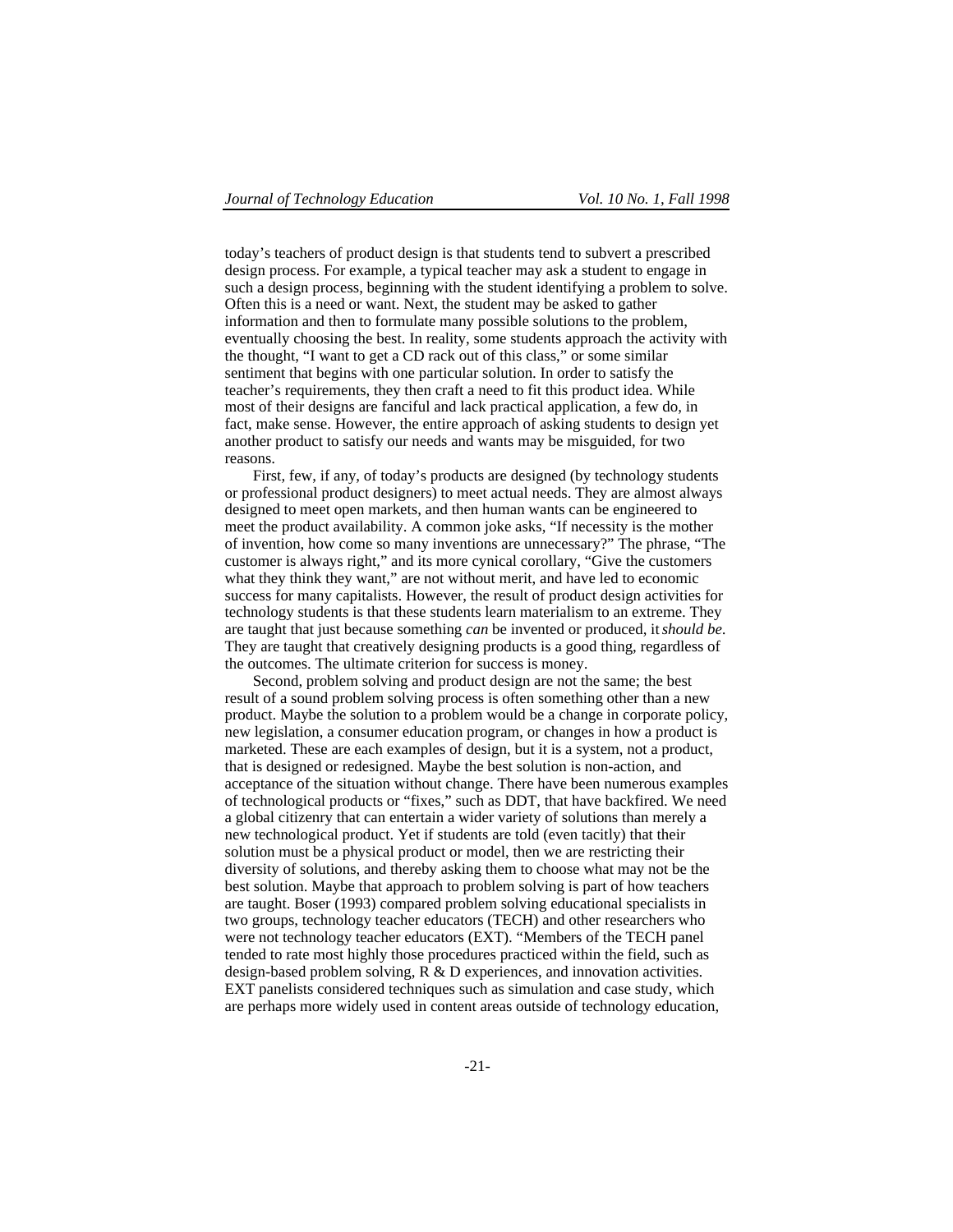as appropriate delivery vehicles for the recommended problem solving procedures," stated Boser.

Some might point to a definition of technology and argue that the goal of technological acts is control over the environment to meet our needs and wants. But does technology really give control over the environment? Or is this just one western (or stereotypically male) approach? Surely technology education should accommodate people of different religions and belief systems. Yet, there may be a bias against certain belief systems because of the underlying and unquestioned assumptions inherent in a definition of technology and a rationale of technology education.

A Taoist philosophy is summarized in the Tao Te Ching, translated here from Lao Tsu's words (1972) from  $6<sup>th</sup>$  Century BC China. The numbers in parentheses correspond to the reference numbers in the actual document. Lao Tsu suggested that less and less should be done "until non-action is achieved. When nothing is done, nothing is left undone. The world is ruled by letting things take their course. It cannot be ruled by interfering" (#48). The philosophy of Taoism, like some other belief systems, does not put humans on an adversarial battleground with nature. Instead, a harmonious existence is thought to be a proper relationship. "Do you think you can take over the universe and improve it? I do not believe it can be done. The universe is sacred. You cannot improve it. If you try to change it, you will ruin it. If you try to hold it, you will lose it" (#29). It is difficult to delineate the separation between human and nature, and just as difficult to find the real difference between the human-made and natural environments. It is nearly impossible to name any terrestrial environment that is all human-made (without having been affected by the sun, for example), or one that has not been influenced by humans. These distinctions seem to isolate people from the world around them in an "unnatural" way. Yet, definitions of technology often attempt to make just such a distinction. From a Taoist perspective, some definitions of technology seem more like creeds about the nature and purpose of humans.

A host of values dominant in much western culture are de-emphasized in Taoist texts, including materialism: "Having and not having arise together" (#2); "One gains by losing and loses by gaining" (#42); one "who knows that enough is enough will always have enough" (#46); and one "who is attached to things will suffer much" (#44). It is common for western students to strive to improve, to take pride in their work, and to expect and receive praise. Yet, Lao Tsu suggests, "Working, yet not taking credit. Work is done, then forgotten. Therefore it lasts forever" (#2), and "Not exalting the gifted prevents quarreling" (#3). Technology students are especially encouraged to be innovative, and to want to improve the current situation (or solve the problem): "Give up ingenuity, renounce profit, and bandits and thieves will disappear" (#19); "Without desire there is tranquility" (#37). It is especially difficult for educators to question the value of education itself, but Taoism does: "In the pursuit of learning every day something is acquired. In the pursuit of Tao, every day something is dropped" (#48); and "Give up learning and put an end to your troubles" (#20). While some Taoist doctrines may cause some to discount the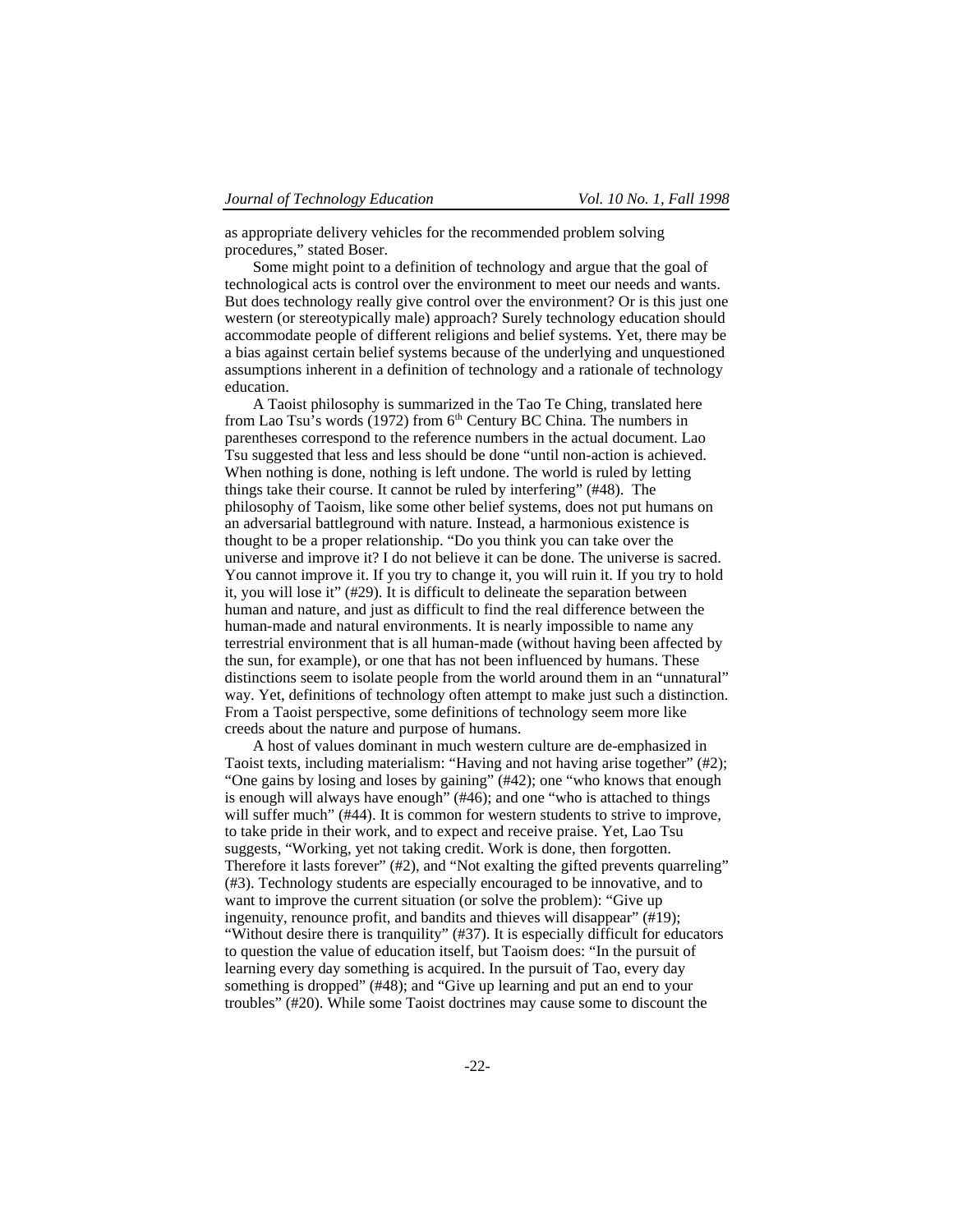entire philosophy, that would be a mistake. Instead, it would be better to see what questions are raised by such a stance.

The emphasis on design in technology education may be related to the current abundance and diversity of technical artifacts. Would more artifacts be an improvement? While there are positive and negative outcomes of nearly any technological change, we should question the assumption that more is better. Does a major league pitcher concentrate on new baseball prototypes? No. The pitcher practices and experiments with the art of pitching, often hoping to achieve just a fraction of the skill enjoyed by some of the great pitchers in the history of the game. The aim is "the essence of pitching." However, technology is an important factor. As the clap-skate was introduced to Olympic speed skating competitions in 1998, the athletes altered their notion of "the essence of speed skating." As technology becomes more transparent to the end user, the user is required to know less technical information to use the technology. A few decades ago, computer programming was being pushed in the public schools. Now, the emphasis is more on the use of professionally prepared programs. Software is updated so often that it can be difficult to develop comfort with one particular version. This has let to some computer users feeling more comfortable with an older, and sometimes more reliable, version of a program. Their goal may not be to use the most advanced word processing program, but to write.

Is the goal to achieve a sustainable future, or to keep accelerating? "There is no greater sin than desire, no greater curse than discontent, no greater misfortune than wanting something for oneself. Therefore [one] who knows that enough is enough will always have enough" (#46). Are there enough designs? Is there enough technology?

Would it be possible to reconcile technology, technology education, and a Taoist perspective? Yes. But technology would not be the essence of human control over others and the environment. It would not be a master, but a tool. The goal would not be materialistic or technological, but to live life on a harmonious path. Will that entail problem solving and technology? Yes, but the goal of the problem solving activity may not be what it seems.

## **Recommendations**

Therefore, I suggest a different approach to teaching problem solving in technology education. Students should be encouraged to concentrate not on whimsical wants or fanciful products. They should apply their considerable problem solving skills to improving the human condition, and the condition of non-humans, sometimes in spite of what some people want or think they want. They should be encouraged to find solutions from a broad range of technological and non-technological realms. Effective and responsible national leaders and corporate executives are those with enough backbone to do what they believe is best for the nation or corporation, in spite of mass opinion. They are not afraid to upset people, even friends, if these people had to be upset by the leader's pursuit of their course. While they may be mindful of the concerns of the workers, citizens, consumers, etc., they are willing to lose their job because they did what they thought was best, in spite of common opinion. The solutions (i.e.,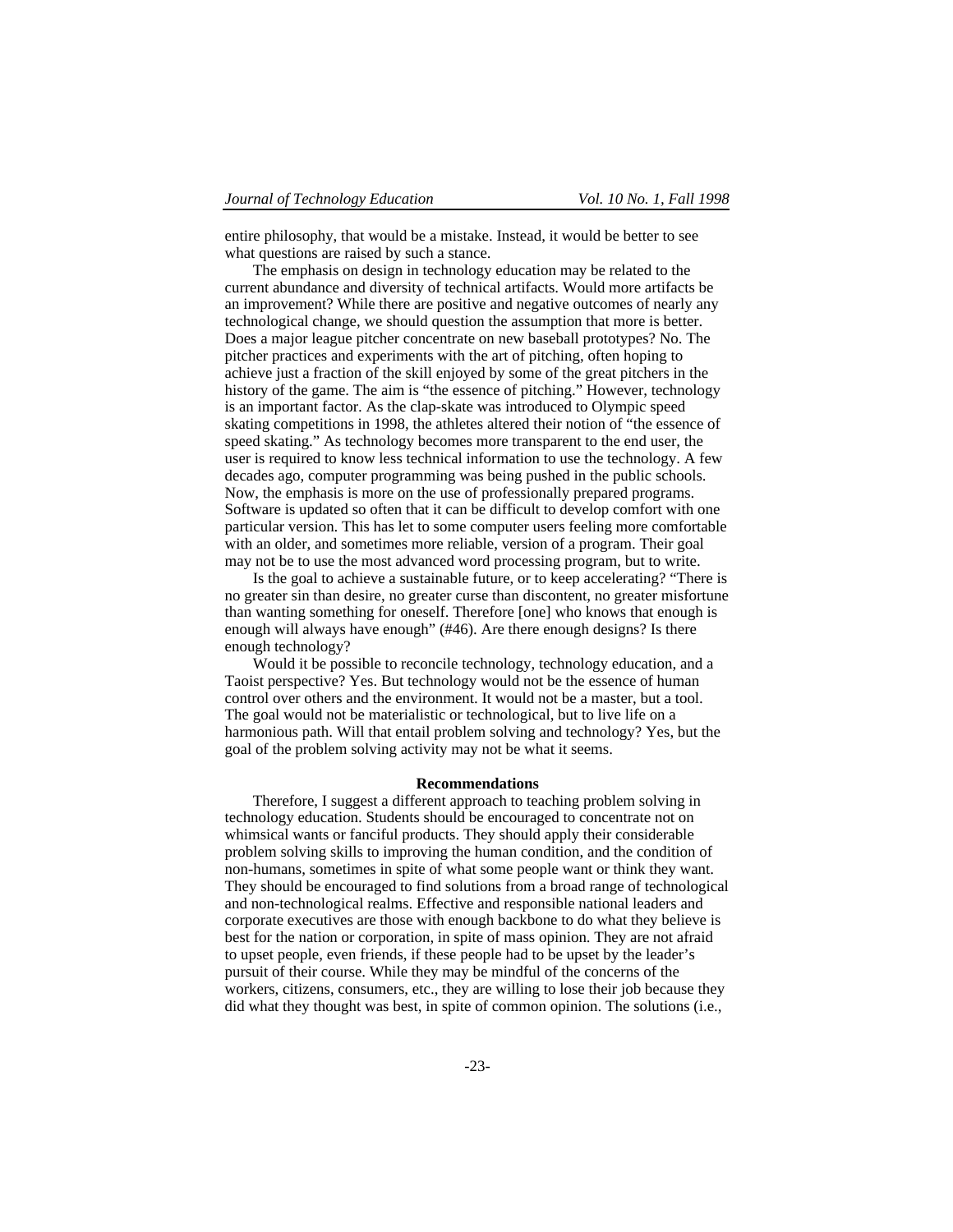way) they choose are holistic, sometimes relying more on technology, other times involved with laws, communication, and other social arenas. They do not blindly accept the premise that their current product or service is the single best solution to a problem. They "know when enough is enough," and when the choice to not pursue a technological avenue is the wisest choice. If this is the type of person a technology teacher hopes their students will become, then specific educational experiences should be designed to empower students with those independent, risk-taking abilities where the goal is what is best, not necessarily only what the clients want or think they want. They must practice the skills involved in deciding when the best path may not be a new technological product.

Teaching problem solving in technology education will continue to offer students invaluable learning experiences. The suggestion is that the focus and procedure be allowed to shift. This can be directed by how the teacher helps the student select a problem and frame the context of a problem. Here are four examples of situations a teacher may pose for students.

- In Costa Rica, some of the urban-dwellers move into the dwindling tropical rainforest, clear an area of trees, and try to live a better life than they had in the city.
- In Ghana, there is a shortage of skilled industrial workers, yet many of the students in Ghana's trade schools consider such jobs beneath their qualifications.
- In New York, a woman who played guitar and piano for many years has to give up these instruments because the guitar causes problems with her neck and back, and both instruments have resulted in carpal tunnel syndrome.
- In Delaware, a wife and husband in their seventies were given their first VCR, but the instructions sounded too intimidating for them to actually play or record a tape.

In each example, there is a statement of a situation that might (or might not) be improved by a creative solution. Some solutions may be technological, but maybe the best solution is not technological. Students should examine such situations (both big and small, near and far, individual and societal) and use their creative problem solving abilities to try to plan what is best. This means weighing short-term gains and costs with long-term gains and costs. It means asking what is best: best for the individual, for the culture, for future generations, and for the environment. It means considering educational reform, personal lifestyle changes, new technology, and governmental action. The Japan External Trade Organization (1998) concluded that "a fundamental gap exists between the way Japanese companies and many of their overseas partners, especially in the West, view problems." Greater attention to both the diverse views of problem solving and to holistic approaches may improve the benefits of education in problem solving. Oddly, this more holistic approach to problem solving is contrary to popular belief and some research results: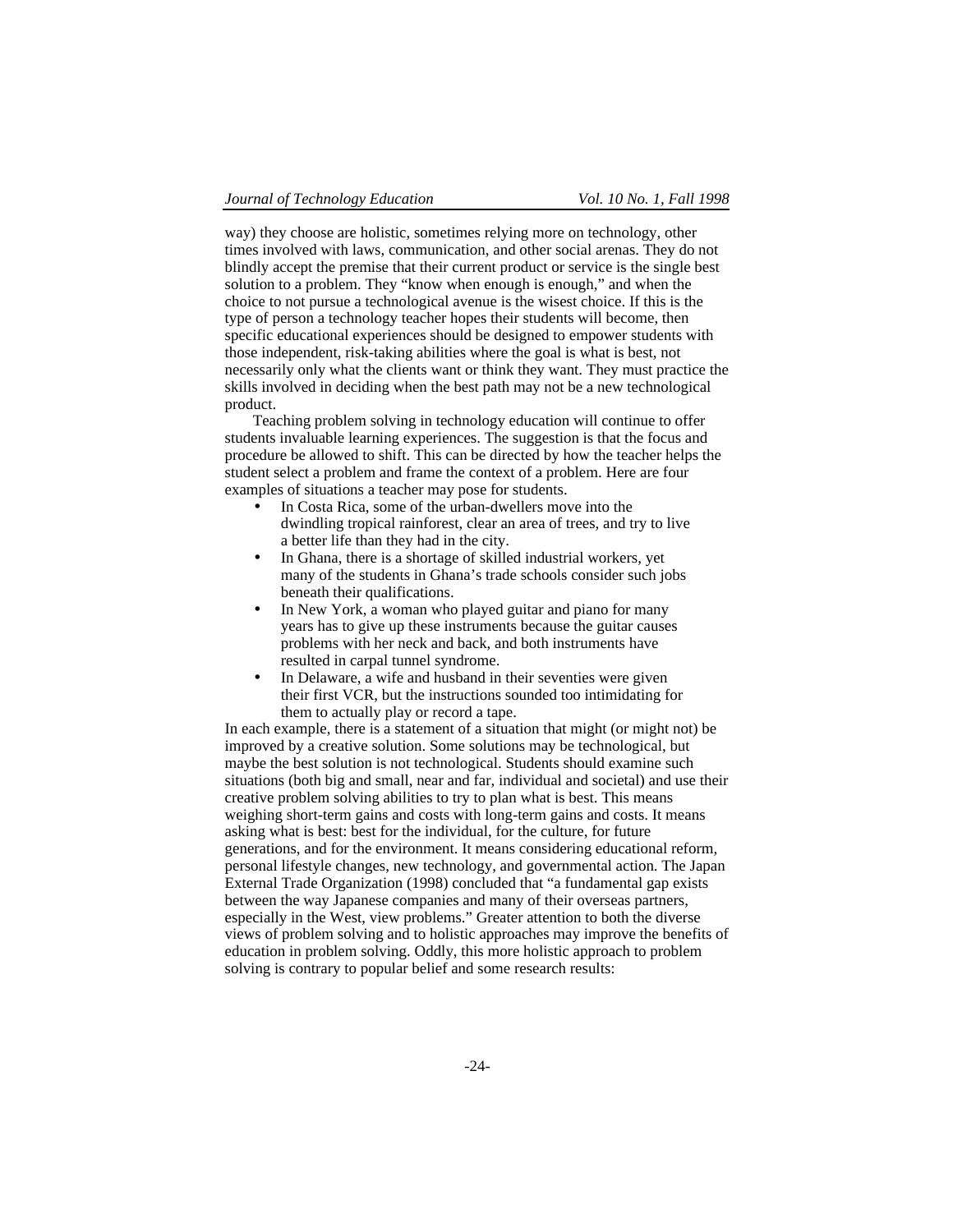The tendency in education has been to employ the term "problem solving" generically to include such diverse activities as coping with marital problems and trouble-shooting electronic circuits. The results of this study suggest that such generalization may be inappropriate. Instead, problem solving should be viewed as nature specific. In other words, different types of problem situations (e.g., personal or technological) require different kinds and levels of knowledge and capability. This is substantiated by this study's findings that individuals manifest different style characteristics when addressing problems of different natures. (Wu, Custer, & Dyrenfurth, 1996, p.69)

However, the best solution to a technological problem may be nontechnological. Students who are practiced in considering this wider range of alternatives will be better prepared to face the demands of global citizenry than those who merely make yet another CD rack.

A technology teacher can incorporate elements of a Taoist approach in subtle ways. These may include less emphasis on the product, less praise (from an external source), acceptance of some situations as they are, and an attitude of doing something because it needs to be done, and then moving on. There would certainly be less emphasis for some on solving problems by designing new products.

Finally, it is critical for a technology teacher to revisit their definition and philosophy of technology, analyzing its assumptions and bias. That definition should be individually crafted by that teacher, so that it is honest and accurate, and accommodates a variety of belief systems. That definition can lay the path for a wondrous technological journey for the student and teacher.

## **References**

- Boser, R. (1993). The development of problem solving capabilities in pre-service technology teacher education. *Journal of Technology Education*, *4*(2).
- Dyrenfurth, M. J. (1991). Technological literacy synthesized. In M. J. Dyrenfurth & M. R. Kozak (Eds.), *Technological literacy*. 40<sup>th</sup> Yearbook, Council on Technology Teacher Education. Peoria, IL: Glencoe.
- Edwards, D. (1996). Design technology exhibit. *The Technology Teacher*, *55*(8), 14-16.
- Foster, P. (1994). Technology education: AKA industrial arts. *Journal of Technology Education*, *5*(2).
- Hutchinson, J., and Karsnitz, J. (1994). *Design and problem solving in technology*. Albany, NY: Delmar.
- International Technology Education Association. (1996). *Technology for all Americans: A rationale and structure for the study of technology*. Reston, VA: Author.
- Japan External Trade Organization. (1998). *Problem solving*. Retrieved April 23, 1998 from the World Wide Web: http://www.jetro.go.jp/ Negotiating/6.html